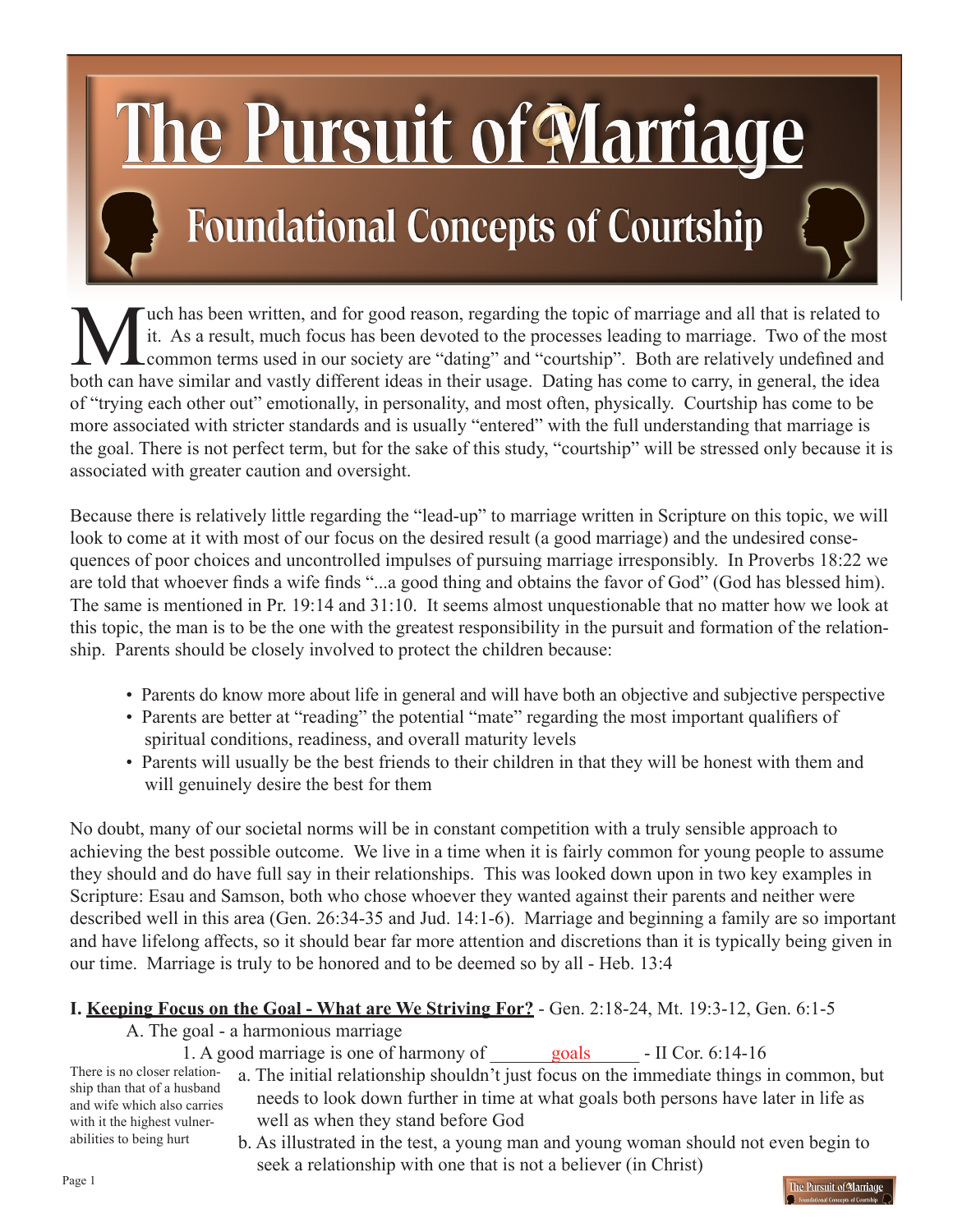The core component of Love is a focus and drive to give, not getting, and few go into marriage with this conscience obligation in their thoughts and goals

sions entering a marriage do not mean that things can't change later, but in our pursuit for the best, we should be seeking it before the marriage and not presuming it will be

"fixed" later

 c. Many haven't settled a solid life-focus well into their twenties, or have not matured enough to make a commitment that will last their entire lives (maturity is seen in their ability to commit and stay with it, disciplining themselves (thinking, physically, financially, emotionally) and becoming individuals with 2. A good marriage is one of harmony of personalities - they are friends (Pr. 19:13; 21:9,19) responsibilities

Poor choices and bad deci- a. It often happens that a couple marry based more on "*\_\_\_\_\_\_\_\_\_\_\_\_\_\_\_\_*" than they do a Poor choices and bad deci-

- committed, mature decision immature decisions are usually fueled by novelty (the thrill of a new experience), physical attraction alone (focus strictly on externals) and even psychological attractions ("I feel better about me when I'm with them")
	- b. The goal is to be with your best friend in this lifelong covenant, having a companion through the trials, challenges, happy occasions and times when truly "two are better than one" - Ecc. 4:9-12

c. The pursuit of "<u>oneness</u> of spirit" can and should be started before marriage in courtship B. The goal - a long and solid marriage

 1. A marriage that lasts is built on covenant vows that both persons take seriously see Ec. 5:1-7

- a. This means that both should be expected to demonstrate themselves as trustworthy and faithful before they come to take the marriage vows
- b. Much of the modern approach to dating seeks to stretch the limits of what they are supposed to avoid (usually physically) and seeks to emphasize independence prematurely
- God and their parents (or c. If the aim is *\_\_\_\_\_\_\_\_\_\_\_\_\_,* the marriage won't last beyond the natural affects of age true friendships have common goals and enjoy each other's company - these are founda tional to lasting friendships that will hold-out till one's dying days
- d. If either members of the perspective couple cannot be found trustworthy and consistent in their temperament and obligations, they certainly should not be trusted to keep research and investiga-<br>tion is needed it is before marriage vows - this is essential to know <u>before</u> marriage!
	- e. Fighting/arguing is most often based on mistrust and should be a warning sign that the couple are not practically "compatible" - this point is not designed to encourage several break-ups in the pursuit of a spouse, but is designed to stress that it is better to know this before the two have vowed their commitment to each other before God

#### 2. A marriage/relationship that is "solid" does not fear difficulty because of their trust in each other

- a. As hardships arise, a couple that can depend on each other faces them together and are not apt to turn-on each other in their pain and frustration
- a period of time and not b. A solid relationship is seen when two can lean-on each other and <u>expect</u> it
	- c. Both have developed a trust in each other and allow themselves to become interdependent - marriage is not a place to seek out independence from the spouse!
	- d. It is good for each to see the other face stressful situations ahead of time, realizing that pressure has a way of revealing what's really on the inside

# **II. Keeping Focus on the Requirements - What are we Building on and Working With?**

- A. It often appears that relationships just happen and that some are just "lucky" in being in one that is happy and harmonious and that is truly committed - it is better though to realize some things "work" because of certain "ingredients" no matter the seeming influence of "chance" (as if there actually is such thing as "chance") - this does not discount God's grace, but neither should we treat faith as though it is blind - so we need to realize there are three fundamental building blocks of any relationship and these should be built upon before marriage
	- 1. It may be argued that in many, if not most of the marriages in the Bible do not illustrate this process leading up to their marriages - this is true
	- 2. This does not dictate though our pre-marriage processes since these Biblical examples truly were demonstrations of their cultural practices (there were arranged marriages, illustrative marriages and multiple wives marriages)

Courtship should be designed to prepare for exclusive commitments to each other by keeping their present commitments to God and their parents (or other authorities)

Far too often it is heard in broken and troubled marriages that "This isn't the person I married" - if ever research and investigation is needed, it is before marriage

Arguing can also reveal a focus on self

Typically, something that is solid was made so over a period of time and not quickly - so it should be expected that the pre-marriage relationship should be given plenty of time to solidify the relationship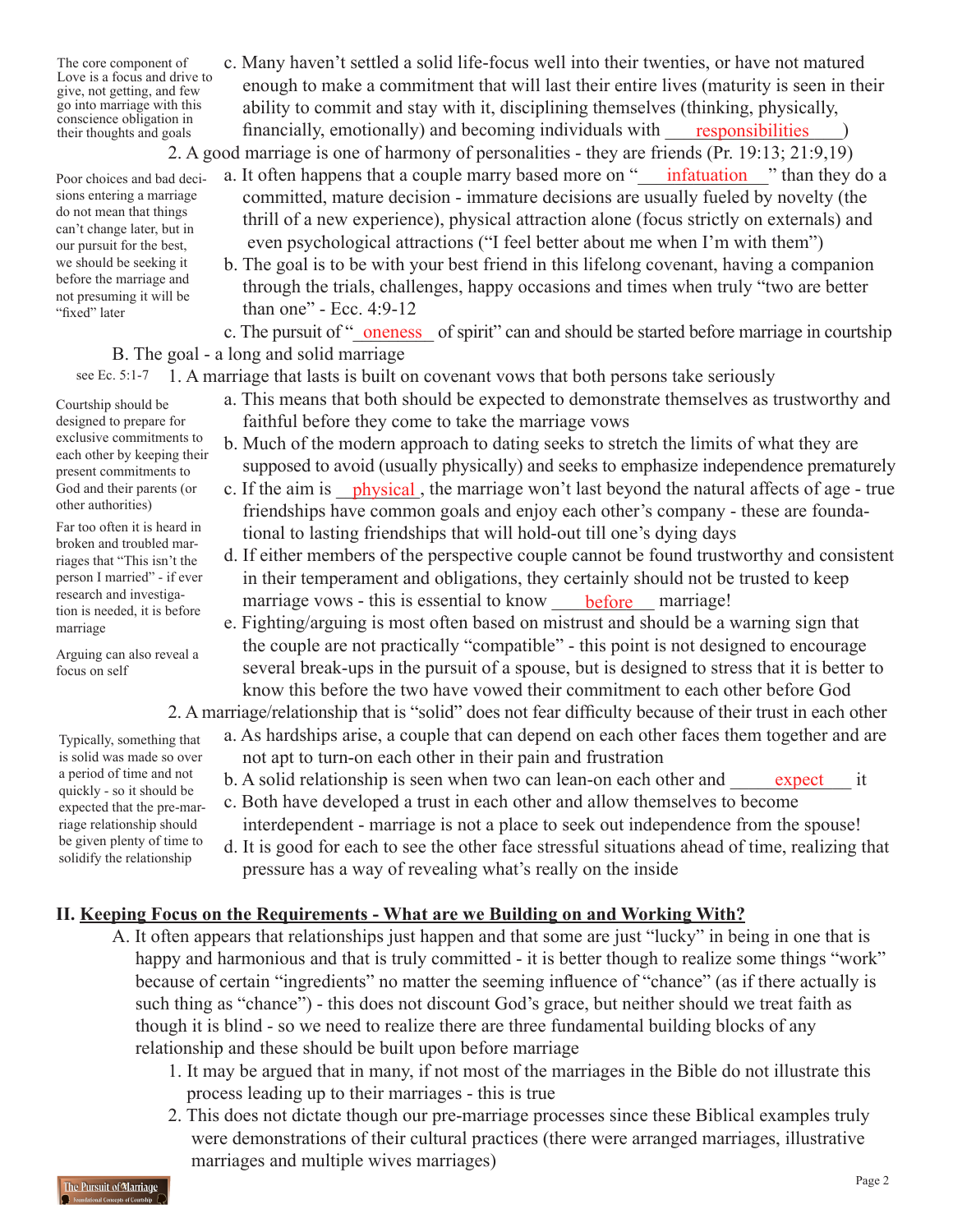#### B. The three foundations, in a necessary order, on which to build

In texts such as Heb. 13:16 the idea of "communication" is giving of one's self which is core to the idea of communicating

Relationships focused on "self" are soon to be consumed of "self"

Whether we realize it or not, we are building patterns of thought and motivators well before the marriage and often these are founded on selfishness - many want to be able to trust but don't focus on being trustworthy themselves

so many offenses in marriages come from mistrust - Psa. 119:165 "Great peace have they which love thy law: and nothing shall offend them"

Rom. 8:29, Mt. 7:23, II Tim. 2:19, I Pet. 1:2 - the uses of the word (and variations) "know" mean more than "know of" but to know as we would of someone we know closely

- 1. The necessity of <u>communication</u> talking, listening and learning (understanding) a. Many are guilty of assuming that love is the most important part of a relationship failing to realize that there are two necessary ingredients to the love that are needed in a marriage relationship - love is essentially giving of one's self in sharing thoughts and taking in the thoughts of another (listening) and learning about the other
- b. It is absolutely essential to communicate before we can love if true communication is not reached, many will have a love based on perception and not reality and, sooner or later, <u>reality</u> will be seen for what it is in a marriage
- c. So much of what is considered "dating" today is the discovery of each other physically and this being driven essentially with the newness of discovering a new area of pleasing themselves - but if the relationship can begin focused upon and built upon the enjoyment of getting to know each other's thoughts and thinking first, all that follows will be solid - it is learning to "<u>relate"</u> which is essentially what a relationship is! 2. The necessity of trust - growing a reliable reliance with each other
	- a. Many marital issues stem from a mistrust (not necessarily that one or the other will be unfaithful) beginning to second-guess each other and their motives - this is, of course, a result of a lack of true communication, for we do not trust those we don't know
- b. With trust comes dependability making it so each can come to reliably depend on the other - if the couple can come to a stage where each one is driven to be dependable this <sup>-</sup> many want to be able<br>to trust but don't focus will carry into the marriage as a <u>norm</u> and not a novelty likely to fade
	- c. As described in Pro. 31:10-12 the "virtuous woman" (literally a woman strong in what is right, reliable) whose husband can fully trust in her that they will not lack gain because of her reliably taking on her responsibilities in the family - and as indicated in verse 10 we see the difficulty; "who can find her" seeming to indicate she is hard to find
	- d. The man, on his part, strives to prove himself trustworthy taking on the example of our Lord in his expectation that he will give himself for her - Eph. 5:25-30

 e. So, true, open and consistent communication leads to their negotiating their way to trust 3. With communication set in place, trust is fostered and both naturally leading to true love

- a. It is a fact that we will not love (relationally) someone we don't talk to and someone we don't trust - God uses the term "know" of Himself with us carrying the idea of an  $\frac{1}{\text{variations}}$  "know" mean  $\frac{1}{\text{intimate}}$  (close/personal) knowledge displayed in His love of us
	- b. The concept of salvation is an excellent demonstration of this type of love there is a "knowing" and a giving, all communicated to us in detail of His work for us - each partner in the marriage relationship should hope to follow such a pattern of giving, communicating, knowing and loving
- c. Then, in the marriage relationship, the physical relationship comes as a <u>response</u> to the love that has been fostered and is not the source of the love itself - those who found their relationship on the physical aspects soon come to find the relationship to be shallow and unfulfilling - many then go onto other physical or flirtatious relationships to find the fulfillment they know they are lacking only to find frustration

C. The need for "standards" - commitments, obligations, restrictions and responsibilities

1. The goal is a true marriage and a true marriage is one of commitment

 a. There are standards (guides) established to keep us focused each on the other because true love obligates itself so the one reliant on us can trust in us - because we love them b. If we set the standard of a "good marriage" high enough, many of our young people are less apt to settle (seen usually in compromises) seeing the value of working and waiting for such a relationship - and on the flip-side, if such standards cannot be met they are apt to see the value in remaining single not defining their lives ultimately by being married to another person, but mainly in their "marriage" to Christ

The Pursuit of Marriage

As in a marriage, solid standards keep it proper and functioning, so also good standards keep us from potentially the painful and difficult obligations of a poor marriage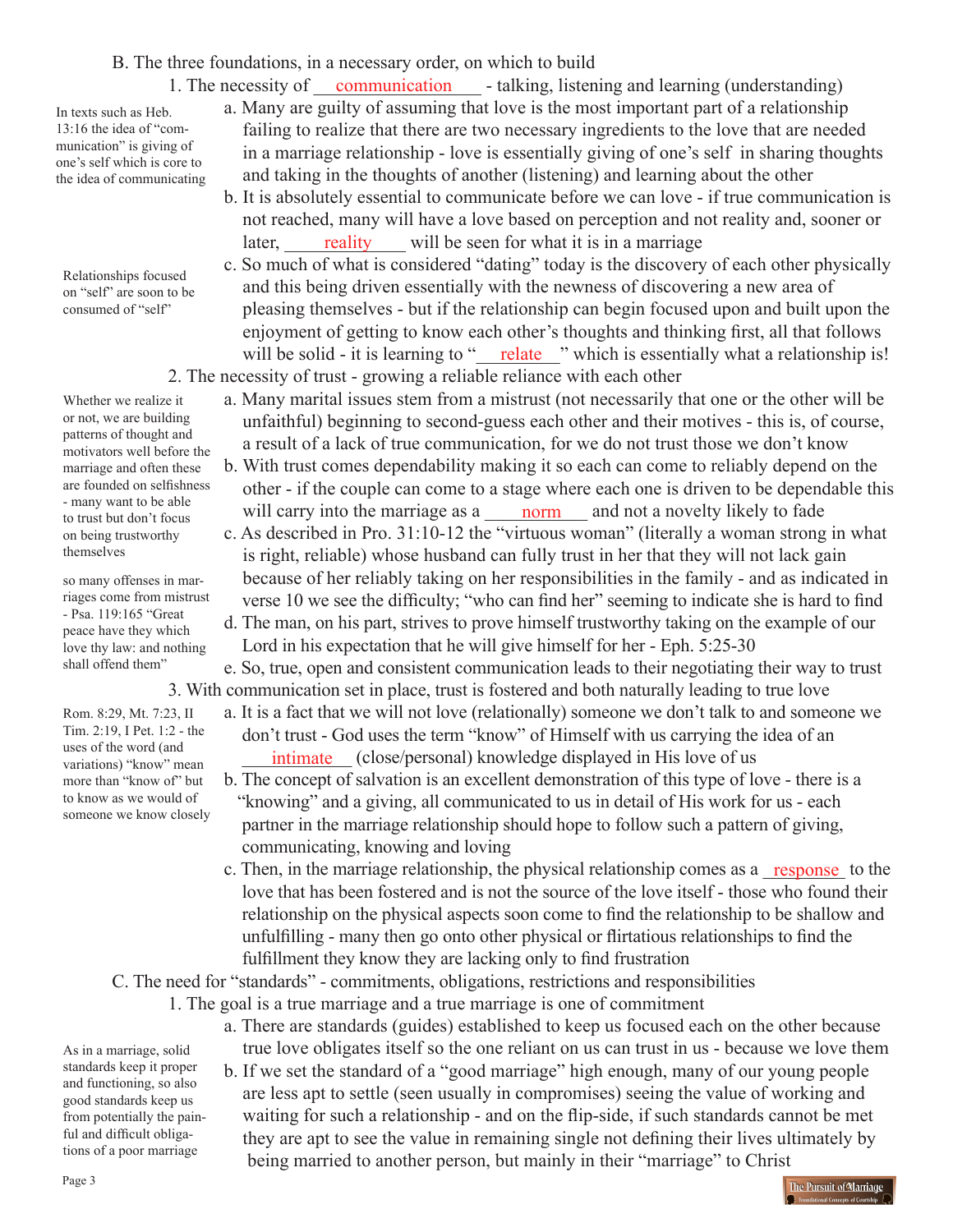2. Well-planned and proper standards keep the relationship <u>focused</u>

Trust is essentially earned over time, with commitments and varying "proofs" of reliability so it should not be assumed by the children that their parents are obligated to completely trust them at the start

Standards, restrictions and rules may vary between couples realizing the differing strengths and weaknesses of those involved fairness is not the "driving force"!

- a. Temptations need to be anticipated and selfish tendencies expected and realizing this, protective guides and barriers need to be established (ideas of these to be discussed later)
- of reliability so it should b. There is not only a need for each to guard their hearts but a need to <u>guide</u> them
	- c. There is certainly place for some mistrust in a courting relationship by the parents of the prospective couple, but this can often be so emphasized that the proper areas of development can be stifled - "standards" are more than just restrictions but are also guides of what to do (not just lists of what not to do but what <u>should</u> be done)
	- d. So, restrictions will be given as well as encouragement as to what should be done to build the relationship properly - concepts of "investment" for their future
	- e. As clarified in Pr. 29:18, when there is no "standard" (rule or goal) the people "cast of restraints" and are uncontrolled (lit. "are naked" in Hebrew)
	- f. The purpose for these standards and guides needs to be clarified, realizing we all appreciate these "rules" when we see their <u>purpose</u> (e.g. traffic laws)

## **III. Starting at the Beginning - Dealing with the Initial Attraction - Pro. 30:18-19**

- A. "The way of a man with a maid" is one of the items listed as "too wonderful" and "which I do not understand" - all that is associated with attraction is "above figuring out" (difficult)
	- 1. This text can be taken two ways honorable attraction and all that comes with it and dishonorable (which usually carries with deception stemming from lustful intents)
- "I like how they look"
- "I like how they think"
- "I like who they are and what they stand for"

Often there will be a sense of embarrassment which makes them apprehensive to talk about it

Maturity will be seen when either my see past outward "good-looks" to a lack of character and discretion see Pr. 11:22

- a. When a young man and young lady find someone they are "attracted to" they will "I like how they think" typically need some guidance in  $\mu$  discerning the exact nature of their attraction
	- b. There are three basic forms of attraction; physical, psychological (attracted to how the other thinks and acts) and then spiritual (values, commonness of goals)
- c. Often the attraction can be discovered to be just physical and a little "research" will point out other more important areas that are not so attractive - it is best if the young person talks it through with their parents, so parents need to do all they can to talk about it cultivate a <u>comfortable</u> atmosphere for their children to bring them such situations
	- d. If the attraction is more than external but truly found to be sincere, then comes the intimidating part of investigating whether or not the attraction is mutual - this should, then, involve the parents of the other - this will need to be handled with great caution!
		- There is potential for deep hurts at this point so it should be treated as such
	- 2. There is nothing initially wrong with physical attraction most of the Song of Solomon illustrates this as one of the aspects of genuine attraction and affection
- a. Finding another physically attractive should not be considered <u>vil</u> (though it could become so depending on the direction of the thoughts (where they go))
	- b. Physical attraction is natural and God-given, but is often treated with suspicion because history demonstrates the tendency for it to become the sole focus
	- c. Many were described in Scripture as being "good-looking" (Sarah (Gen. 12:11), Rebekah (Gen. 24:16), Esther (Es. 2:7), David (I Sam. 16:2; 17:42))
	- d. This will often be the first point of attraction though that is not always the case many could testify that there was not an initial physical attraction but as each was able to get to know each other an attraction formed in personalities, life-outlook and then physical
	- 3. The "opposites attract" is true but can be misunderstood there may be aspects of a person that are opposite that we find attractive because they are different from us, but some differences are not good - basically, we desire complimentary differences
		- a. So much of what we find attractive stems from our upbringing one of the goals of a parent is to develop desires in their children for what is right (best) and this is often what "when they are old they will not depart from it" - Pr. 22:6
		- b. Some attractions reveal character issues that need to be addressed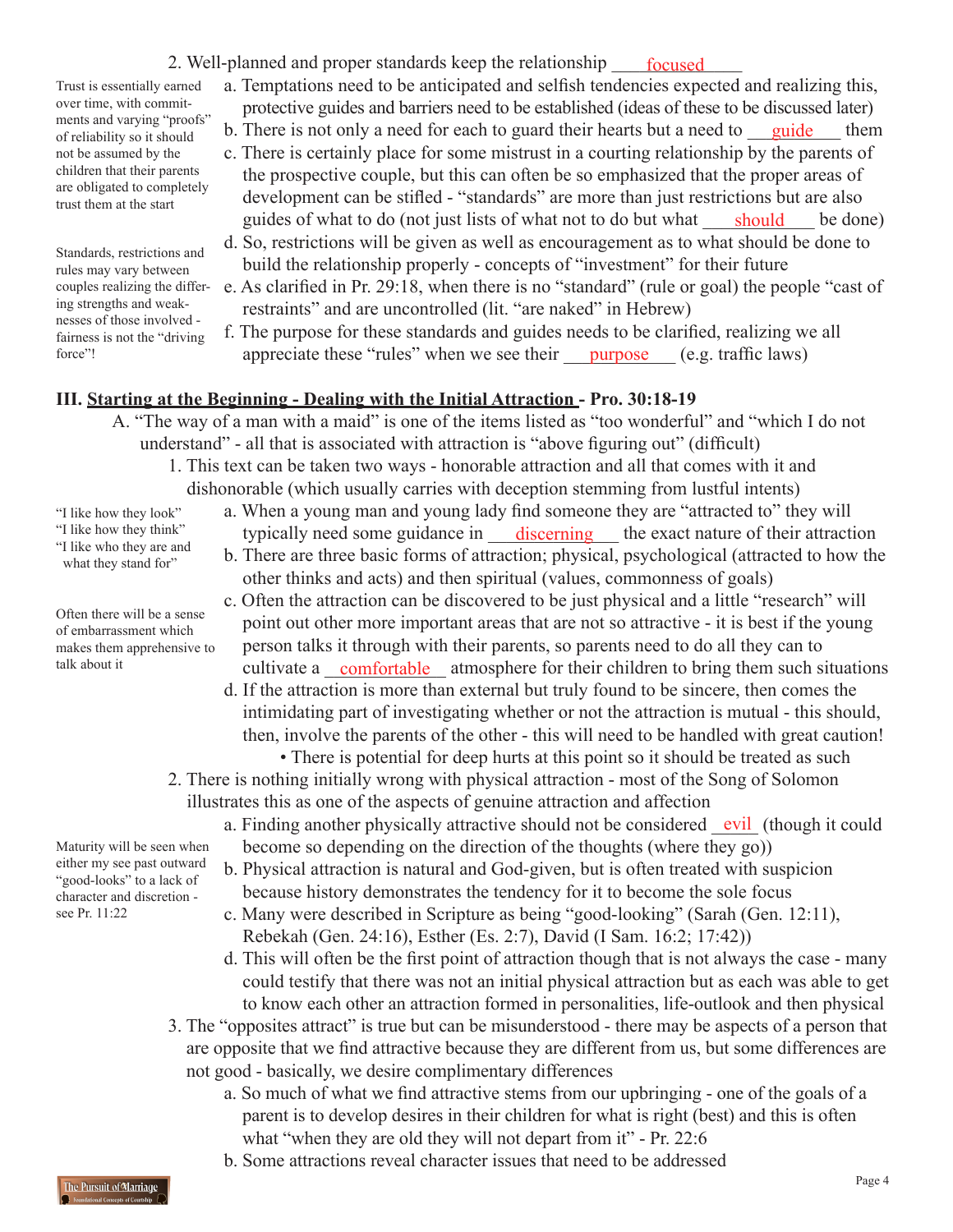Many of the things that take place in our teenage and young adult years will impact the rest of our lives

Much of the initial instruction is for the son to keep these commands nearby, as constant reminders and central to his focus ("apple of thine eye")

c. We (as parents or other influences) need to be discerning of what some of these attractions may really be - if there is an attraction to "\_\_\_\_\_\_\_\_\_\_\_" of sorts, this may rebellion lead to potentially dangerous consequences and influences

d. The warnings of a father to his son in Proverbs 7 are descriptive, not just of an immoral person, but of the process used - there is strong instruction to "keep" (guard) the words of counsel being given and to utilize "wisdom" (to be of "good sense" and  $t_{\text{reminders and central to his}}$  to be one given to looking beyond the  $\frac{t_{\text{immediate}}}{t_{\text{immediate}}}$  to the after effects (consequences) of possible directions and decisions)

- e. The objective, as it is and should be for all of us, with not only our sons but our daughters also (that they not be taken in by such and that they not become such) B. The tactics and allurements of immoral attractions - Proverbs 7
	- 1. The "victim" in verse 7 is characterized as one "naive" and "lacking in sense" as one untaught, unwarned or one willfully neglecting what was given - guard against attractions to those lacking discretion - as in Pr. 1:22, they may be attractive, but seen in a better light, it is like the attraction of "a gold ring in a pig's snout"
- 2. These are also characterized as those, as it were, "flirting with temptation" (going to where temptation was and where what it offers is more convenient) - be wary of attractions to "
<del>numeral</del>" (showing indications of affection without serious intentions of commitment)
	- 3. She is now described by her attire (as a harlot) and she is immodest not only in her dress (un due attention to clothing and overemphasis on appearance) but is also immodest in her behavior (she is "boisterous" and "rebellious") - these types of individuals put on a show of over-confidence, independence and irresponsibility, all of which should be warning-signs to those that are young to beware of attractions to the flamboyant (ones constantly seeking out attention to themselves) - someone who is the "life of the party" is not necssarily obsessed with self
- 4. Her tactics are aggressiveness, maybe even pseudo-religious (as in our example of "paid vows" and "peace offerings"), flattery ("it was you and your face I have been looking for"), instant speech usually set aside for deep commitment (seeking earnestly and now, "I have found you"), immediate emphasis on the physical (lustful), justifying and building false security in what is normally forbidden and immoral
- 5. The reason for these warning and illustrations is to warn them to "not let your heart turn aside to her ways, do not stray into her paths" - these types of attractions can truly be "captivating" and will seize onto the heart clouding good<u>judgment</u>
	- 6. Similar warnings are given in Proverbs 6:23-28 where the goal of these restrictions and instructions is to "keep you from the evil woman"
		- a. It does not say not to desire beauty, just not to desire "<u>her</u> beauty" there is an attractiveness, but it is to be avoided so it does not take hold of the heart
		- b. This type of person is "captivating" with her attractiveness (here it references her eyelids - the types of looks she gives and the way she looks at "you")
	- C. We need to be alert early-on to the influences of society as to what it indicates is attractive
- 1. Culture will in one way or another impact what we look on as attractive look to the past with clothing styles, hair styles, beards and mustaches and even weight Parents need ti teach their
	- a. These types of "beauties" are fleeting and not something relationships should be built on
	- b. As seen above, we will have tendencies to be attracted to "bad" things and "shallow"
		- qualities, so we start with the acknowledgment of this forewarned we are forearmed
	- c. Some of these will be wholesome and will last throughout a marriage relationship (what we find attractive) - much of it will be individual and this is not wrong or evil, but other points of attractions should be built

The Pursuit of Marriage

 2. Before courtship and during it, "better" attractions should be developed - not exactly, but similar to our trying to develop other "tastes" for our health - courtship should not just be a time of enjoyment and fun, but one of development and growth - we need to be challenged

All these are descriptive of the superficial and the lack of true depth in a relationship - much of society stresses these now as relationship builders and sustainers

What attracts us will most definitely affect us

children that their attractiveness is not dictated by society and that they should seek to be who they really are - they don't want to attract shallow people or to develop an attractiveness built on pretense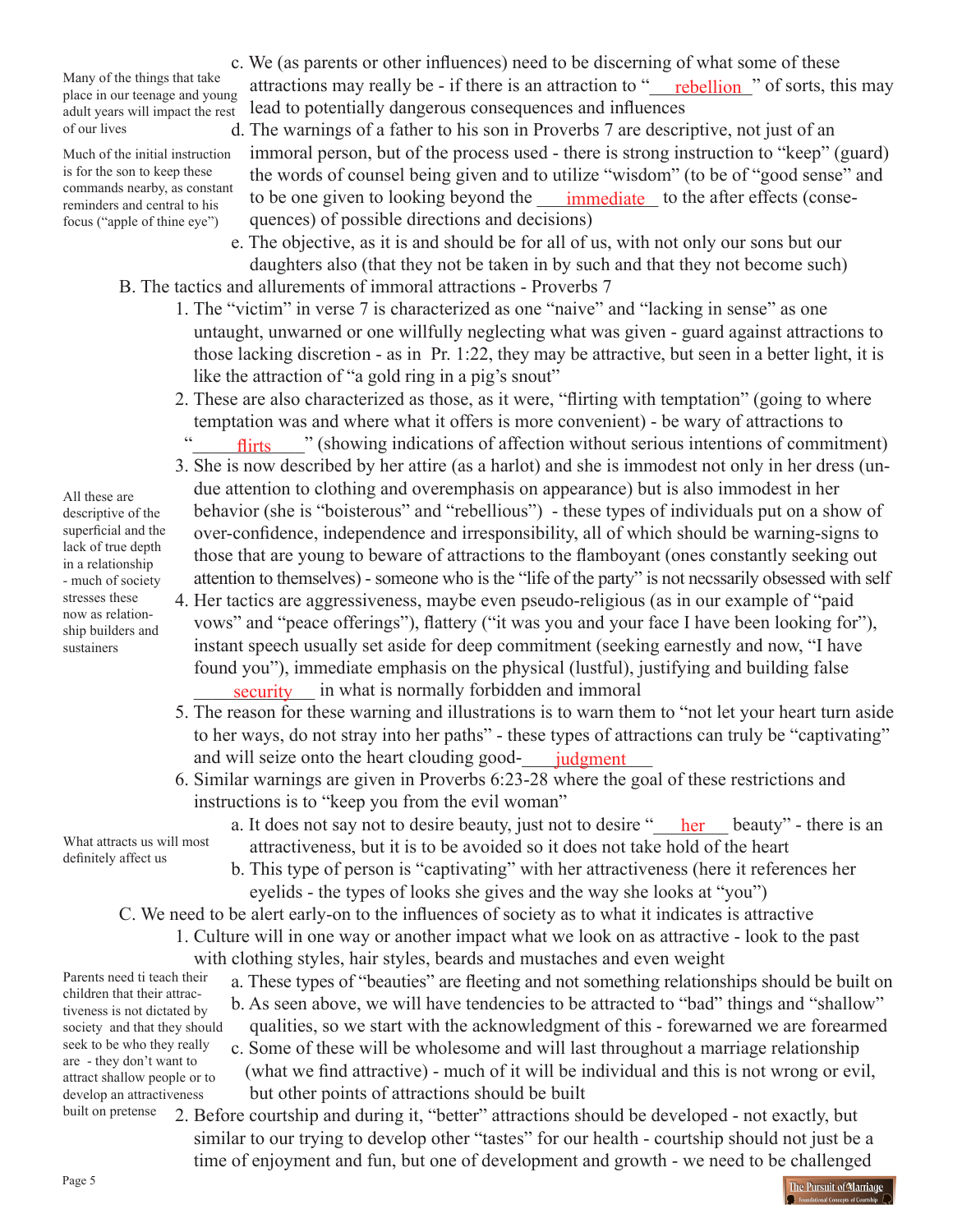D. It is important to learn and remember that beauty is more than "skin-deep"

- 1. The "sons of God" in Genesis 6 married (as it seems) solely because those they saw were "fair to look upon" and there needed to be more in their decisions to marry
- a. Courtship should seek to discover and develop other attractions is the other's Tamar but soon came to personality, behavior, aspirations and overall outlook on life attractive? - if so why? b. The goal is to discover and grow in attractions that last (they're always attractive)
	- these lend to helping us get through times of other "unattractions" that may arise
- the case, it became hateful  $-c$ . Lustful attractions are short-lived because lust always seeks to get and in the anger - II Sam. 13 getting always wants more and something  $\qquad$  different

2. They need to come to see areas of contentment and completeness with each other

- a. The courtship needs to be limited in what they can do related to their attractions, but should also seek to encourage growing in other attractions in each other
	- b. What we find attractive can be developed and grown over time we strive to truly have what is mentioned in Rom. 12:9 that our love be "without hypocrisy
	- c. The time given to courtship needs to ensure that the "familiarity breeds contempt" concept is not true with them - this phrase carries the popular idea that at first there may be an attraction, but once more is known of the individual they no longer seem as attractive as they used to be
- d, As we mature, we develop better perspectives of what is attractive, which demonstrates why it is best to have a <u>mature</u> outlook when it comes to prospects of marriage

### **IV. To Court Or Not To Court**

- A. This part of the materials that we are about to venture into, will no doubt vary with each relationship based upon the two families involved. Clearly there are exceptions to these, as some may not have a parent (age or one or both parents are gone), or one or both of the families may not be "on the same page" when it comes to this processes - either way, it is good to have a plan and structure to set a pattern to layout <u>goals</u> and keep the couple focused on their end-goal of a good marriage
	- 1. Some may choose to date (though this should be under some accountability) but it would be in their best interest to follow some of what will be suggested here
- 2. Since we can be very vulnerable (emotionally thus mentally) during these times, it is best to see Pr. 4:20-27 have **objective** counsel, perspectives and guidelines to keep rightly focused *Not all counsel* B. Let's start at the beginning; an attraction has been recognized between a young man and young lady and there is interest with both of pursuing it further see Pr. 4:20-27

 1. If either of the parents (or trusted, extended counsel) is against it, and sees issues or probable issues, it should be at the least put off and "held back" - one of the dangers of "casual" dating will be "perfect" but (indiscriminating dating) is the <u>quick</u> involvement of the heart No two individuals

their life outlook, their life focus and goals need to be as possible

Social networking of all kinds should be monitored to watch out for premature attachments or even forms of defrauding

• Parents, though, should do all they can to scrutinize their own reasons to make sure they are not misdirected, uninformed, wrongly biased or just wrong

discerned as much 2. Ideally, following the idea of marriage being a covenant, the young man should take the initiative and approach the father of the young lady first to discuss his interests

- a. Clearly for this to happen, it would be best to have had times where opportunities of "mingling" would and could take place for both to have some idea of the character of the other - there are cultures that do this differently, but we are staying focused on ours and one approach - good (useful) fellowship usually requires planning
- b. Families or churches may set these times up, though it would be ideal if they could be with entire families around and not just teenagers - often (not always) the "atmosphere" will be different (in a bad sense) when responsible "parties" are not involved (not just present but aware and <u>alert</u>)
- c. We must be on the guard against opportunities for "defrauding" to take place I Thes. 4:1-8 which warns against those who "over-reach" in their impure desires on another

Amnon thought he loved Tamar but soon came to discover it was just one of the many variations of lust and soon, as is always anger - II Sam. 13

It may be revealed that the affection is one that is only superficial and not based on what can be lasting

If there are "grating" traits early on, it is probable these will become major problems later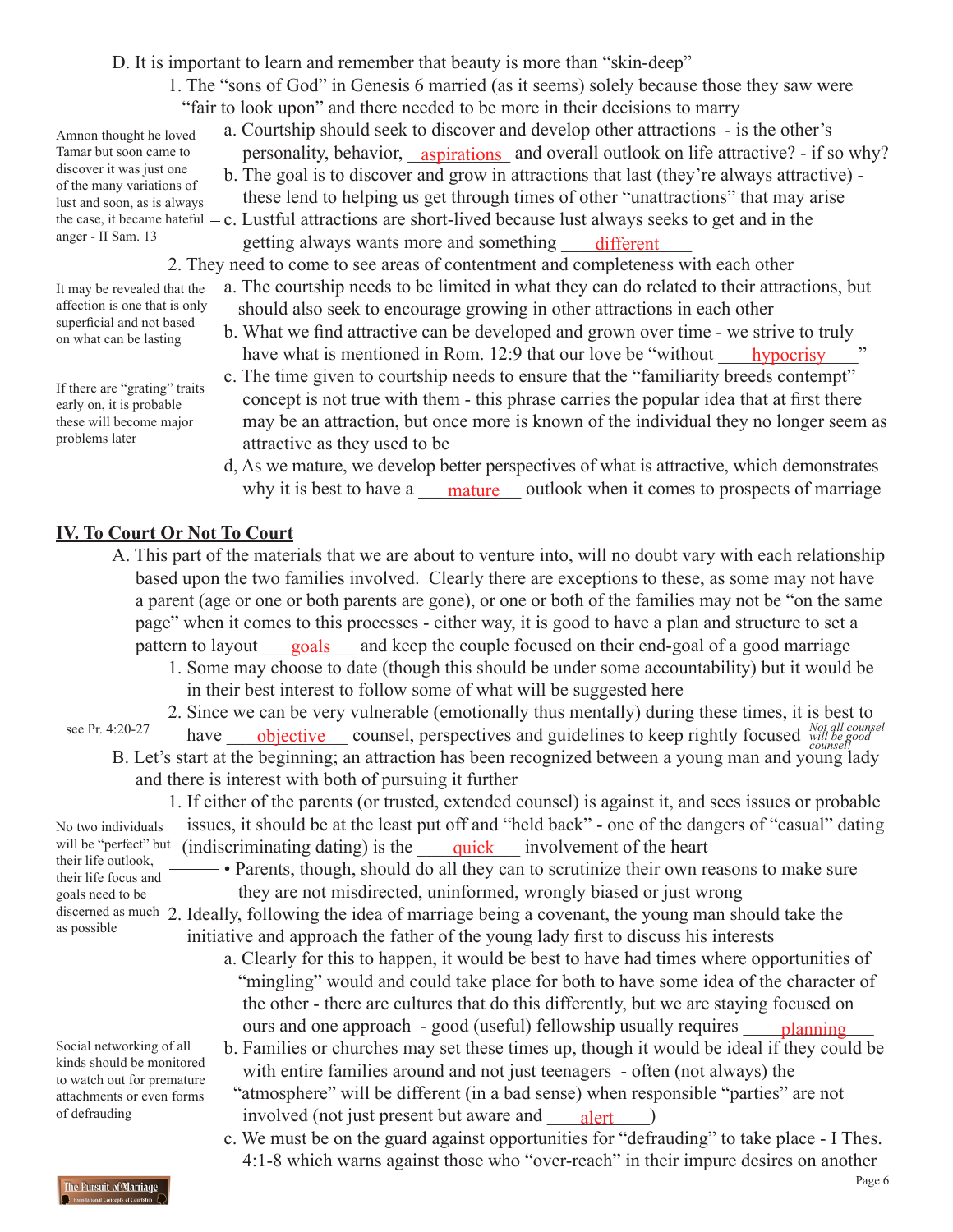- C. The typical process leading to marriage is acquaintance, attraction, fellowship, friendship, courtship, engagement, marriage - this is progressive and should naturally lead to more levels of "seriousness"
- 1. As mentioned previously, some opportunities are needed for "youth" to have some interaction with others and usually they will be more or less casual times - without some time to form acquaintances, there may be undue awkwardness if the relationship is forced by others and attraction might end up being "\_\_\_\_\_\_\_\_\_\_\_\_\_\_\_\_\_\_\_\_\_\_\_\_\_\_\_" - match-making can become a problem
- 2. Having some "quality time," proper attractions can be formed (grown) this is why some of the activities leading to forming these attractions should have some mature and spiritual aspects to them to allow opportunity to reveal <u>entilled become securine</u> character or the lack of it

Some of these may have some good qualities but they should not be used to overlook fundamental flaws since these will often become major issues in a marriage

- There are some guidelines in Scripture that should govern our approach to this I Cor. 5:9-13 lays out Paul's challenge to the Corinthian church and their associations, and they should not be used to particularly those of poor character  $\frac{in}{ }$  the church (they have a greater likelihood of being more of an influence/affect) - note also I Cor. 15:33 (bad fellowship has a way of "corrupting" good morals) - "good fellowship" is more than just "good" people being together, but also should include whatever promotes "goodness"
- 3. Attraction usually finds a way (or seeks it out) to have more fellowship with a desire for more exclusivity (too exclusive can be distracting and not enough <u>stifles</u> its growth)

It might be good to have the couple focus on qualities such as the Fruits of the Spirit in Gal. 5 for the qualities of the Beatitudes of Mat. 5

Other needed qualities may be worked-out based upon the uniqueness of the young person (strong likes/dislikes, personality quirks and personal aspirations)

This does not include the idea of one "forcing" others and criticisms

ne of the drawbacks to "dating" is the common practice of forming fast, close relationships and then cutting them off abruptly leaving hurt hearts and often lasting, deep offenses

- a, It would be wise to have some fundamental qualities worked-out ahead of time to guard the young person from forming attractions to someone that would be against their parents counsel or good judgment - we often form "standards" ahead of time to qualities of the Beatitudes guard our future selves in moments of emotional instability and poor discernment
	- b. Key areas should be set firm and discussed (reasoned-out) together so not only are they known but the sense of them is clear also - qualities or conditions such as the spiritual state (salvation), a level of responsible maturity (it isn't wise to form an attraction to someone who is clearly irresponsible or lazy), not given to anger (patient), goal-oriented (they're aiming at something in life (vocational, mental, spiritual)), in good relation to their parents and/or other authorities, kind and gracious being considerate of others and one not given to facades (acting different for the sake of who happens to be around) but are open about themselves (weaknesses/faults)
- to accept their poor behavior<br>or their independent opinions c. Beware the <u>defiant</u>, belittling response from a "prospect" or even onlookers who believe this may too strict (we must not lose sight of the seriousness of what is being pursued) - No doubt, many have loosened standards in many areas just because of the fear of what others may think (who have very little, if anything, invested in the situation) or their independent opinions  $\circ$ . Beware the <u>defiant</u>
	- 4. A friendship should be formed including an open plan to lead to courtship (and may just become "courtship" anyway) - some of this openness may be useful to deal with potential jealousies (which should not necessarily be belittled since it is a normal part of a close relationship, though it should also not be allowed to be come obsessive)
	- 5. Once it is fairly clear to the parents (or older points of counsel) an official courtship will be established, formally recognizing that the couple are "intended" for each other in the pursuit of a <u>probable</u> marriage relationship probable
		- a. This part may closely resemble engagement though without having an established "date" for the wedding and, most importantly, no proposal of marriage has been made
		- b. This will be a time to allow for time for the character of both to be evidenced through the natural course of time and, if needed, either person may end it if it becomes clear they should not be together - this should not happen if both (including their families) have seen the couple form the friendship
		- c. The time together, under the discretion of the parents, will be controlled and directed and freedoms may be given (periodic times alone (in groups) and maybe a "date")
		- d. Clear and openly identified standards should be established not only for the couple, but for those who will be around them (public accountability can be useful)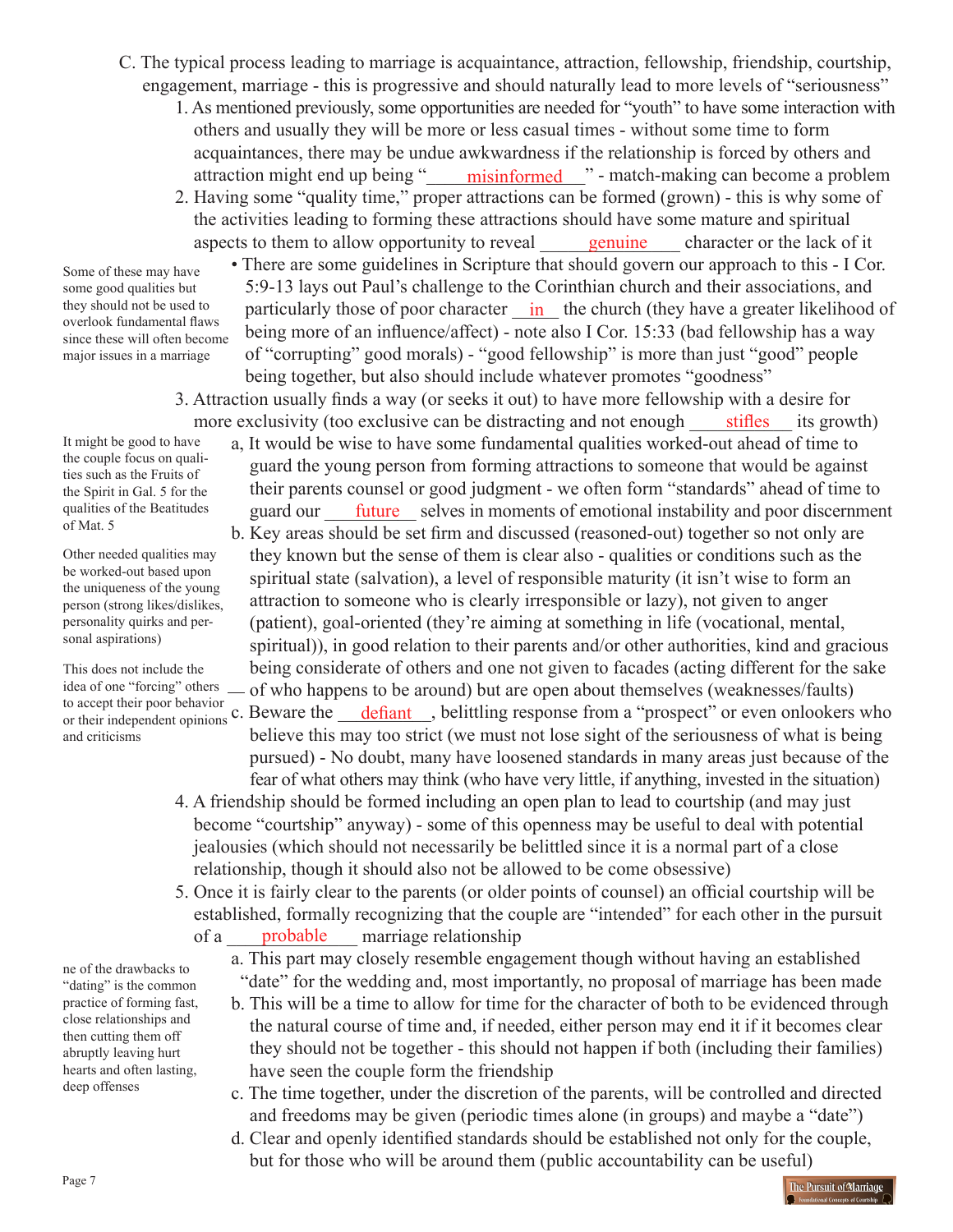- It is often at this point that exceptions will be brought up but must not be allowed to derail the discussions
	- see Gal. 5:17 -

The goal is the focus of I Jn. 2:15-17 seeking lasting priorities

The "looseness" that typifies most of the relationships between men and women is a result of a disregard for God's purpose in marriage altogether (as it is so many other areas of life)

As mentioned in James 1:15, lust ultimately leads to death, the death of not just the body, but of relationships and potential also

It may also be referring to the proper ways of "possessing" (obtaining) a wife

This point is so important that Paul points out that God is the "avenger of such" defrauding and overstepping the bounds of decorum and purity with another

Ignore this at your own risk - do not go after immoral pursuits and most certainly do not draw someone else into it also for this is what God hates and avenges - it is very serious!

Just as it is possible to be to short so there may be the possibility of it being too long

At this point, they are "very exclusive" to each other and other than the physical aspects of marriage and living together, they should see themselves as a "unit" and committed to each other

- e. Standards/rules will not only be for their protection and direction, but should also serve to help them avoid the appearance of wrong-doing - it must be recognized that whether it is appreciated or not, an example will be set and, in the area of relationships between young couples, there are precious few good examples seen in our day!
- f. Guidelines regarding physical contact need to be firmly set and made clear it would be best if no kissing be allowed since this is (in most cases) reserved for marriage and is usually only done by married couples (or close family) - affectionate kissing between <u>unrelated</u> people will almost always be inappropriate - reaffirm that the physical aspects of the relationship will have a place in marriage and will have the tendency to distract the true relationship-building if allowed (compromised) before the covenant of marriage (Why start what God never intended to stop?) - we are to
- "flee" the lusts typically associated with being <u>voung</u> II Tim. 2:22 g. Other situations, such as hugging and holding hands, need to be determined ahead of time and is probably best to be put off also - it may be argued that some gestures such as hugging are typically harmless between most people, but it would be naive to think this to be the case between a couple considering marriage - a hug and holding hands between a husband and wife is very different from holding the hand or hugging anyone else - the "marriage bed" as mentioned in Heb. 13:4 is to be "undefiled" not just in marriage but can be defiled before marriage, and we should honor it so highly (even though society does not) because it is God's institution - so, rules are established,
- not just for the protection of the couple, but also out of h. The warning and instruction of I Thes. 4:1-8 - the goal is to "walk" (live) as is pleasing to God and to pursue to do so even more (excel) - the phrase in verse 4 "...to possess his own vessel..." carries the idea of keeping one's self pure (sanctification and honor) verses "lustful passion" as is characteristic of the "masses" (Gentiles) - this is, as the text began, the will of God, our "sanctification" ("set-apartness") not our This point is so important<br>that Paul points out that God conformity to the age in which we live (in this area of purity) respect for God
	- (1). The other purpose and answer to why it is God's will, deals with the result of impurity (or impure pursuits) and that being the "transgressing and defrauding a brother" (it is the overstepping the bounds and bringing someone with us)
	- (2). And, to make it clear, if anyone "rejects" this standard, they are not rejecting the standard of man but of God (the underlying word for "reject"

certainly do not draw someone else into  $\overline{\phantom{a}}$  communicates the despising of something so it is "set-aside" and  $\overline{\phantom{a}}$  ignored for something deemed more important)

> (3). A case can also be made from this text and others (such as I Cor. 7:9) that it may be wise not to have a courtship too long as it may lead to stronger temptations to impurity (which is made so when the physical is outside of marriage)

- i. Conversations between the couple should consist of topics that include how, as a team, they can learn, grow and minister and, also, how they can do all these as individuals (this is the core idea of "edification", building-up, keeping the relationship constructive) 6. After some time of courtship, and once the man (young man) is ready to start the process to the marriage covenant, an official engagement should be established
	- a. This is typically (and for good reason) begun by the young man asking the young lady's father (or older point of counsel in some cases) for permission to marry - this has often been associated with seeking the "blessing" (approval) from whoever is the authority - this is a part of keeping the entire process \_\_\_\_\_\_\_\_\_\_\_\_\_\_\_\_ honorable
	- b. Once the engagement is announced, all involved (family and friends) should encourage them in it as much as possible - the time of engagement should be used to prepare for the wedding day (and all logistics such as a date) and then all the planning for starting their life together (place to live, job, etc.)